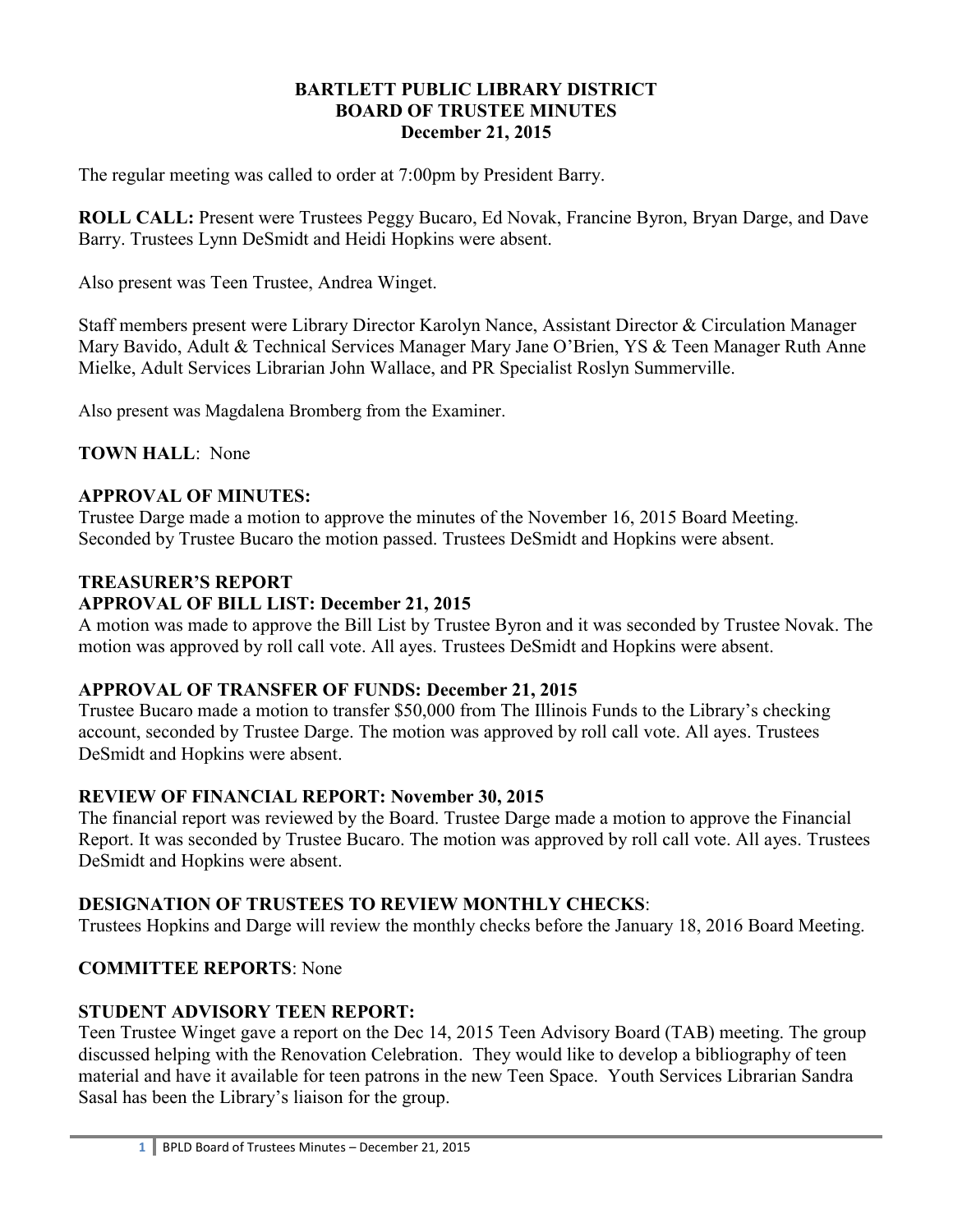**CORRESPONDENCE** Public Hearing 2016 Action Plan for the DuPage County Consortium. DuPage County will hold a public hearing on Thursday, January 14, 2016 at 6:00pm at their offices in Wheaton for the purpose of gathering input for the Action Plan.

# **REPORTS, RAILS REPORT, QUESTIONS AND ANSWERS: President and Trustees:**

Trustee Barry reports that the Illinois Per Capita Grant funds have not been released yet from the state. He also congratulates the Bartlett Library Director and staff for managing to keep the Library open during the recent renovations.

# **ACTION ITEMS:**

# **Chapter 5 "Technology" Serving our Public 3.0 Review and Approval**

Director Nance gave a summary of the completed Illinois Public Library Per Capita and Equalization Aid Grant Application. Trustee Darge made a motion to approve Director Nance's response to Chapter 5 of the Per Capita Application. It was seconded by Trustee Byron and passed. Trustees DeSmidt and Hopkins were absent.

# **Per Capita Grant**

Trustee Byron made a motion to approve the application for the Per Capita Grant. It was seconded by Trustee Bucaro and passed. Trustees DeSmidt and Hopkins were absent.

# **Designation of 2 Trustees to Review 6 Months Minutes**

Trustees Barry and Byron will review the last 6 months of Board meeting minutes.

# **Zabinski Audit Preparation and Report Documentation Contract**

Director Nance proposes that the Board approve a contract with Zabinski to provide an additional audit preparation review and report documentation. The Library has received a deficiency in the past for not having this additional review in place.

Trustee Byron made a motion to approve the Report Documentation Contract with Zabinski. It was seconded by Trustee Darge and was passed by roll call vote. All ayes. Trustees DeSmidt and Hopkins were absent.

## **Meeting Room Policy**

Adult & Technical Services Manager Mary Jane O'Brien gave a summary of the revised meeting room policy. Trustee Bucaro made a motion to approve the Meeting Room Policy. It was seconded by Trustee Darge and passed. Trustees DeSmidt and Hopkins were absent.

# **Conference Room Policy**

Adult & Technical Services Manager Mary Jane O'Brien gave a summary of the new Conference Room Policy. Trustee Byron made a motion to approve the Conference Room Policy. It was seconded by Trustee Novak and passed. Trustees DeSmidt and Hopkins were absent.

# **Study Room Policy**

Adult & Technical Services Manager Mary Jane O'Brien gave a summary of the revised study room policy. Trustee Bucaro made a motion to approve the Study Room Policy. It was seconded by Trustee Darge and passed. Trustees DeSmidt and Hopkins were absent.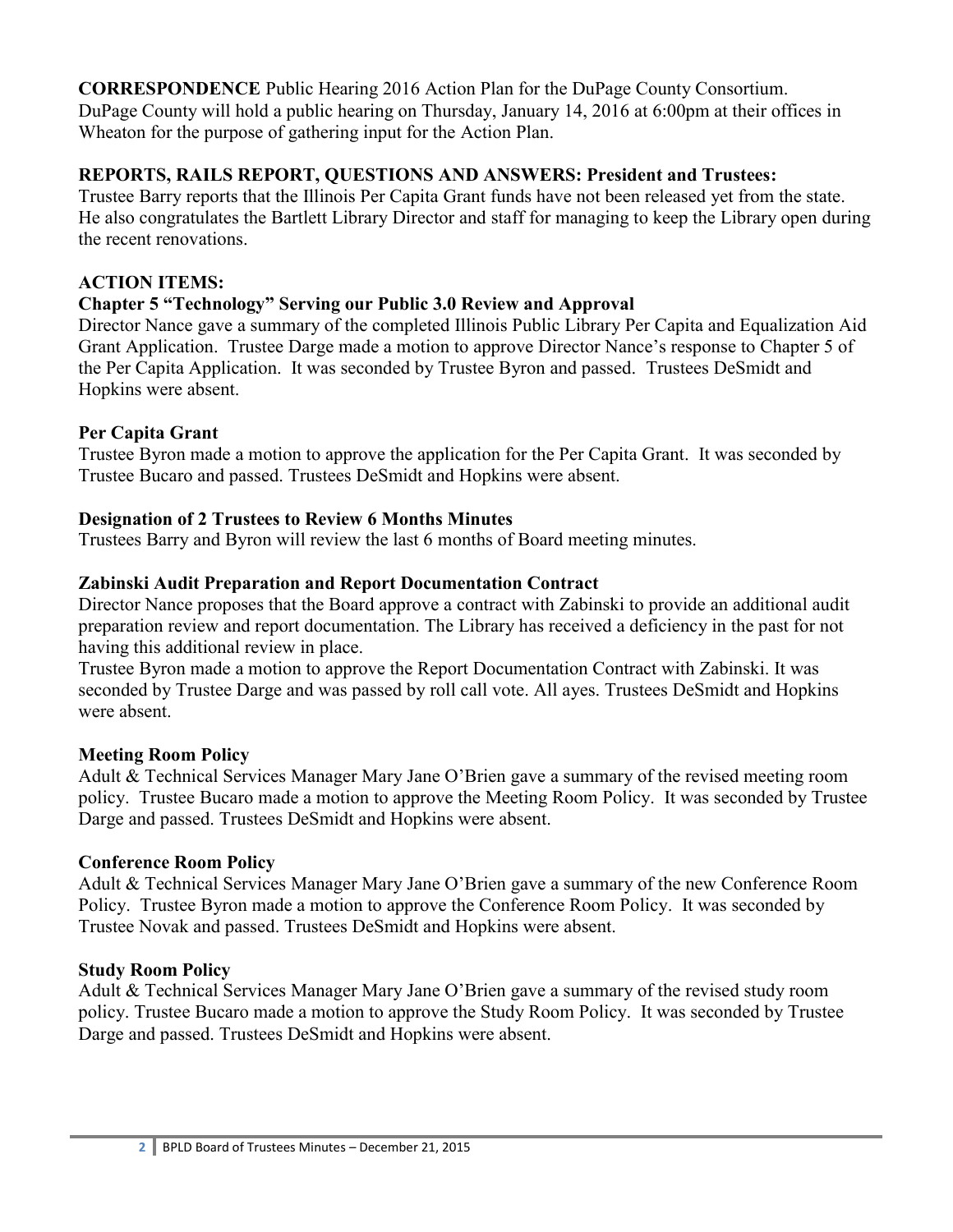### **Vending Machine Contract**

The Library's current vending machine merchant has presented a proposal for three vending machines. The new space will accommodate a hot beverage, a cold beverage, and a snack machine. The Library will receive 10% of the profits. Trustee Darge made a motion to approve a one-year contract with Felco Vending for three vending machines. Trustee Bucaro seconded the motion and it passed by roll call vote. All ayes. Trustees DeSmidt and Hopkins were absent.

### **After Hours Event, Friday, April 15, 2016**

PR Specialist Roslyn Summerville and the Marketing Committee requested approval for an after-hours event during National Library Week 2016. Trustee Byron made a motion to approve an after-hours event for Friday, April 15, 2016 during National Library Week. It was seconded by Trustee Novak and passed. All ayes. Trustees DeSmidt and Hopkins were absent.

### **DISCUSSION ITEMS:**

### **Renovation Updates**

The renovation project is almost complete. The new furniture pieces have been delivered. A few more pieces of shelving need to be installed and furniture moved to final positions. The cleaning of the ductwork, which was approved for next year's budget, will be completed in this fiscal year in order to not compromise the new HVAC system when the chiller is operating.

### **Renovation Celebration, Saturday, January 16, 2016**

Invitations have been sent to all Bartlett government representatives; state, federal, and local as well as the Park District, Fire Protection District, Police Department, county and township government agencies, and more. The Marketing Department has a full day planned of tours, raffles, and prizes. The event will begin with a ribbon cutting ceremony at 11:30am and conclude at 4pm.

### **Library Annual Awards Celebration, Friday, January 22, 2016**

The Library will have the Annual Awards Celebration on Friday, January 22, 2016 at Moretti's restaurant.

# **25th Annual Illinois Library Legislative Lunch, Friday, February 12, 2016**

Trustee Barry attended the Legislative Lunch last year and encourages all the Trustees to attend this year's event on Friday, February 12, 2016.

### **2016 Trustee Forum, Saturday, February 13, 2016**

The Trustee Forum is a good training opportunity for Board members. It will be held on February 13, 2016 at the Chicago Marriott Oak Brook.

### **Foundation Update**

The Foundation sent out its annual donation letters and brochures to Bartlett community members and businesses. The Foundation would like to thank Alvin and Marie Herzfeld for their recent donation of \$1000.00.

### **Friends Update**

The Friends decided at their December meeting to change their meeting day to Tuesdays in the evening and to meet every other month for a total of six meetings each year instead of four. The Friends welcomed donors Alvin and Marie Herzfeld to their December meeting in order to thank them in person for their recent donation of \$1,000.00.